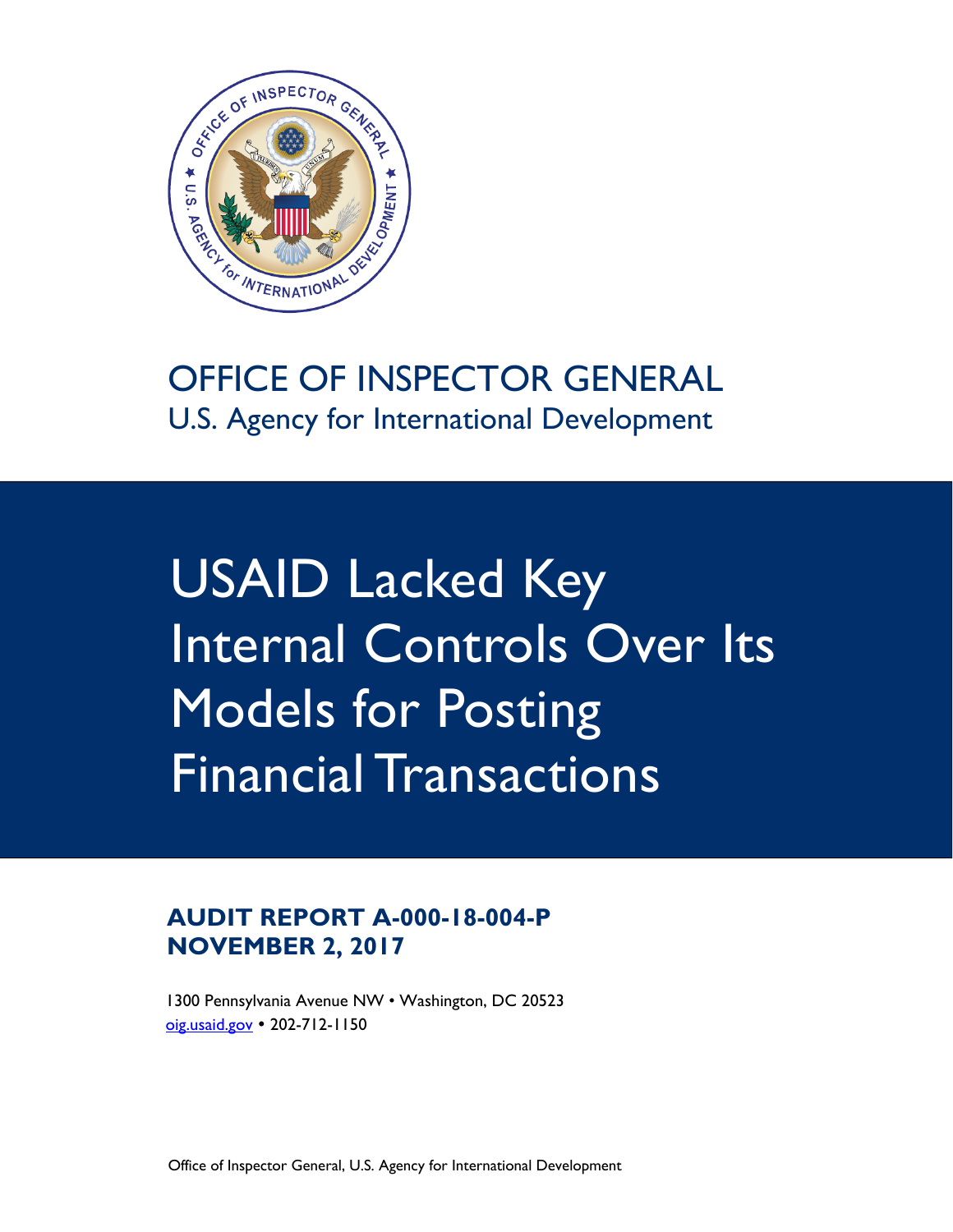The Office of Inspector General provides independent oversight that promotes the efficiency, effectiveness, and integrity of foreign assistance provided through the entities under its jurisdiction: the U.S. Agency for International Development, U.S. African Development Foundation, Inter-American Foundation, Millennium Challenge Corporation, and Overseas Private Investment Corporation.

# **Report waste, fraud, and abuse**

#### **USAID OIG Hotline**

Phone: 202-712-1023 or 800-230-6539 Email: ighotline@usaid.gov Complaint form: https://oig.usaid.gov/content/oig-hotline Mail: USAID OIG Hotline, P.O. Box 657, Washington, DC 20044-0657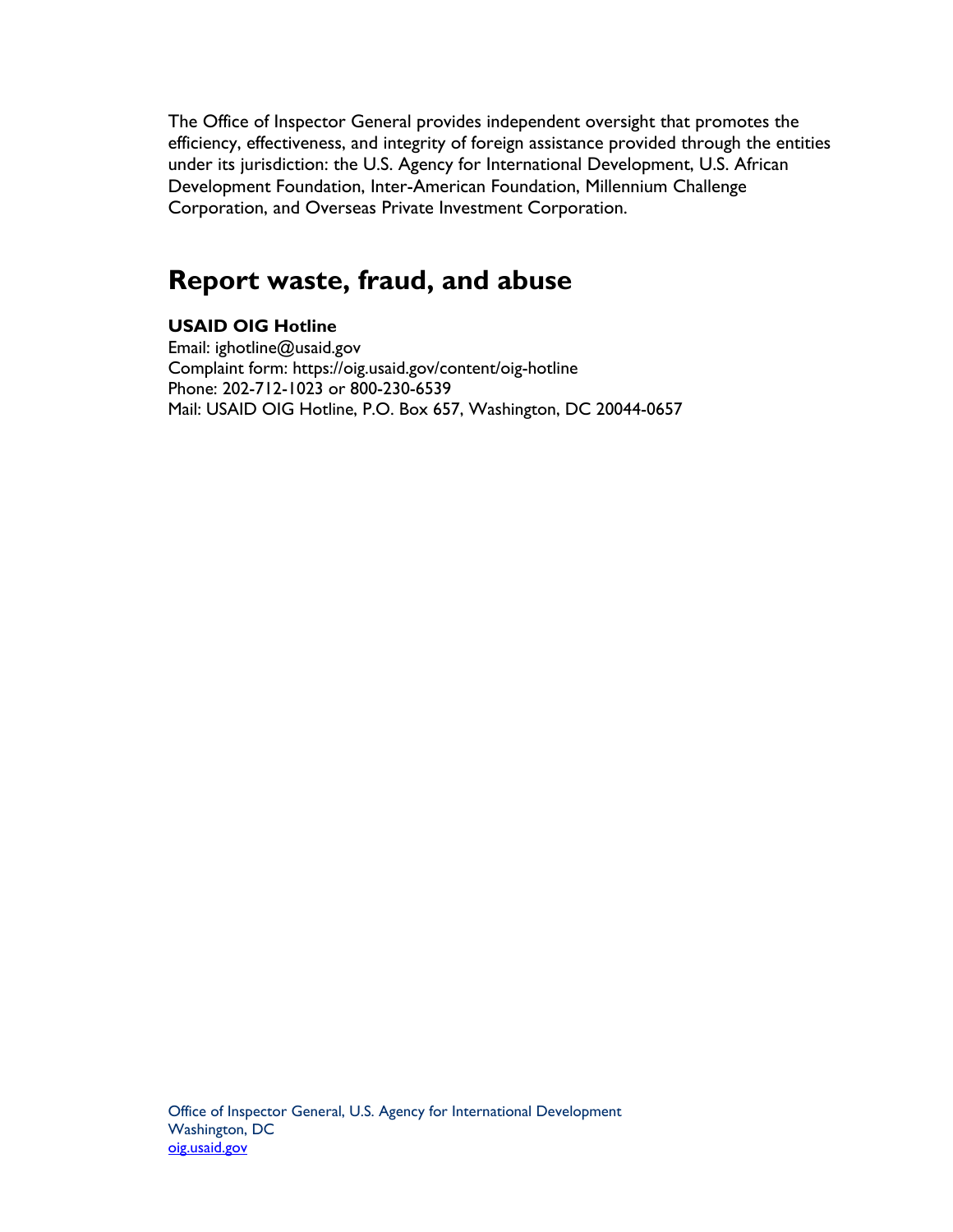

### **MEMORANDUM**

| DATE:    | November 2, 2017                                                                                          |
|----------|-----------------------------------------------------------------------------------------------------------|
| TO:      | M/CFO Chief Financial Officer, Reginald W. Mitchell                                                       |
| FROM:    | IG/A/ITA Director, Mark S. Norman /s/                                                                     |
| SUBJECT: | USAID Lacked Key Internal Controls Over Its Models for Posting<br>Financial Transactions (A-000-18-004-P) |

This memorandum transmits the final report on the subject audit. Our audit objective was to determine whether USAID's Office of the Chief Financial Officer implemented key internal controls over general ledger posting models in the Phoenix Financial System to mitigate the risk of unauthorized and undocumented changes. In finalizing the report, we considered your comments on the draft and included them in their entirety in appendix B.

The report contains two recommendations. After reviewing information you provided in response to the draft report, we consider recommendations 1 and 2 resolved but open pending completion of planned activities.

We appreciate the assistance you and your staff extended to us during this audit.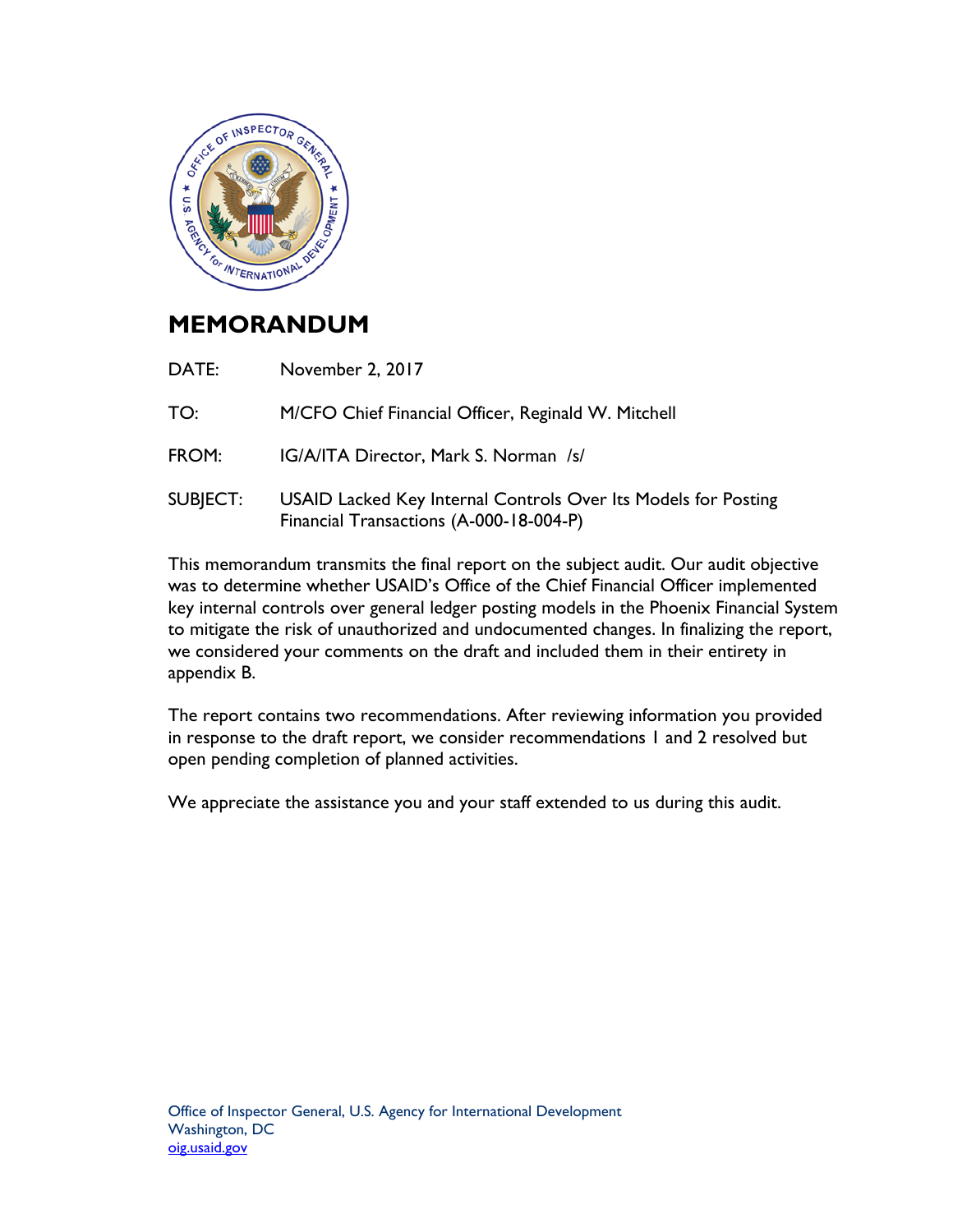# **CONTENTS**

| KEY CONTROLS FOR GENERAL LEDGER POSTING MODELS WERE LACKING           |  |
|-----------------------------------------------------------------------|--|
|                                                                       |  |
|                                                                       |  |
| Controls To Separate Duties for Posting Transactions Were Inadequate5 |  |
|                                                                       |  |
|                                                                       |  |
|                                                                       |  |
|                                                                       |  |
|                                                                       |  |
|                                                                       |  |
|                                                                       |  |
|                                                                       |  |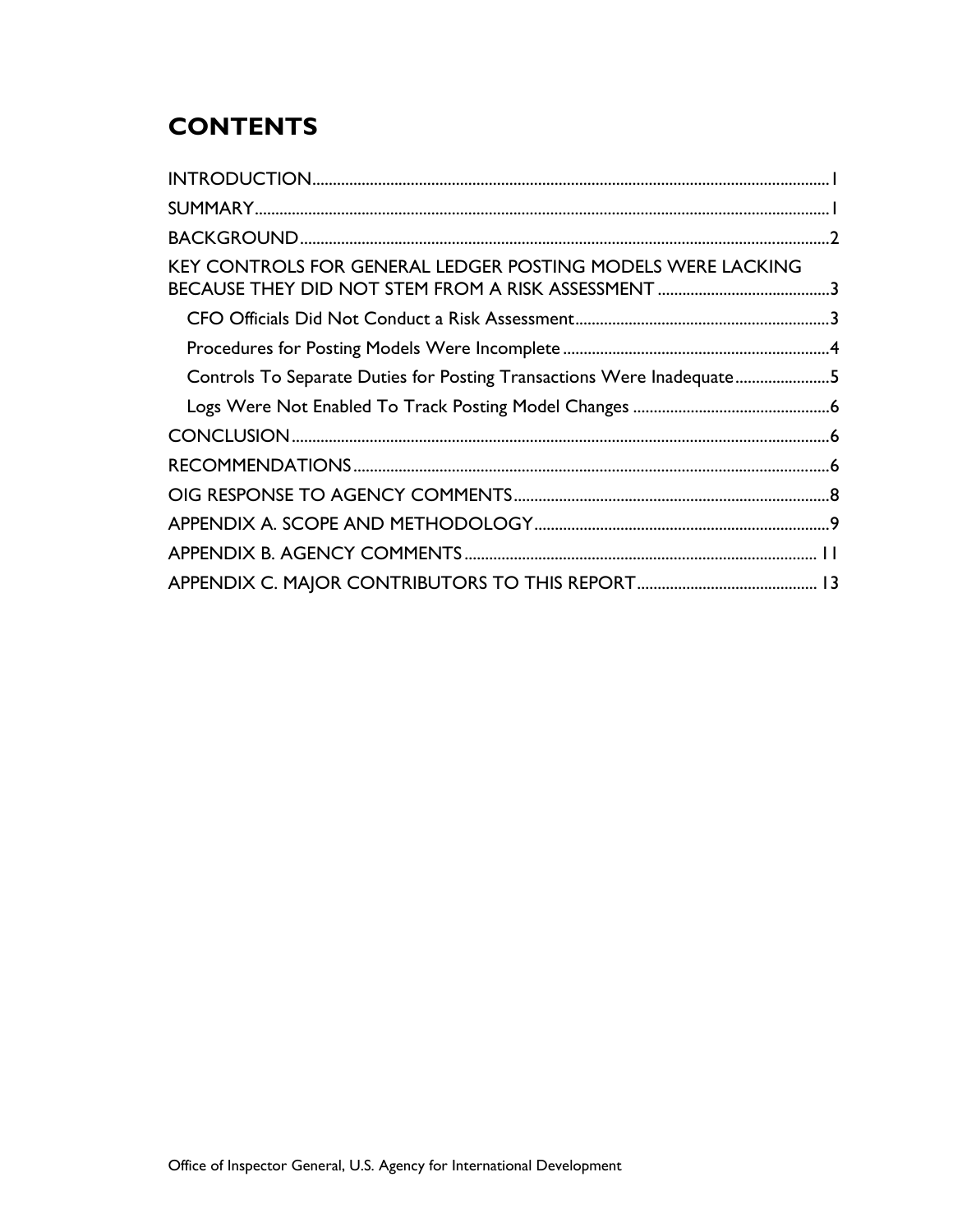### **INTRODUCTION**

transactions correctly to ensure accurate financial statements.<sup>2</sup> Like other executive branch agencies, USAID must prepare annual statements summarizing its financial activities and status at yearend to show the public how well it has managed its funds.<sup>1</sup> To produce its statements, USAID relies on the financial management system it uses to automate day-to-day accounting entries, Phoenix. In that system, electronic models are used to record or post transactions to the general ledger, which is the master set of accounts that summarizes all transactions occurring within an entity. Posting models determine which general ledger accounts are affected by each accounting transaction. Since transactions can be worth billions of dollars, and annual totals processed by Phoenix exceed \$15 billion, USAID must take care to post the

The Office of Inspector General (OIG) conducted this audit in support of financial statement audits, which in fiscal years 2015 and 2014 revealed differences between USAID's general and subsidiary ledgers.<sup>3</sup> These errors occurred because USAID did not have adequate internal controls to prevent and detect errors when posting to the general ledger. Therefore, we conducted this audit to determine whether USAID's Office of the Chief Financial Officer (CFO) implemented key internal controls over general ledger posting models in Phoenix to mitigate the risk of unauthorized and undocumented changes. We defined key internal controls as policies and procedures, access controls, configuration management, and monitoring.

To conduct our work, we reviewed USAID's general ledger policies and procedures for proposing, approving, making, and documenting changes and for monitoring the posting models. We also met with CFO officials responsible for preparing USAID's annual financial statements and ensuring that USAID complies with applicable accounting standards and other Federal Government guidance. Appendix A presents our full scope and methodology.

# **SUMMARY**

 $\overline{a}$ 

Because its staff did not perform a formal risk assessment, CFO did not implement some key internal controls over the general ledger posting models in Phoenix to prevent unauthorized and undocumented changes. For example, USAID/Washington did not have clearly documented procedures for managing the general ledger posting models, nor did it have adequate security controls for tasks related to changing the models—segregating duties, maintaining audit logs (documentation), approving changes,

 $(GMRA)$  of 1994. <sup>1</sup> The requirement stems from the S. 2170 — 103rd Congress: Government Management Reform Act

Annual totals come from USAID's "System Security Plan for Phoenix Financial System," May 19, 2016. 3

<sup>&</sup>lt;sup>3</sup> "Control Deficiencies Identified During the Office of Inspector General's Audit of USAID's Financial Statements for Fiscal Years 2015 and 2014," February 1, 2016.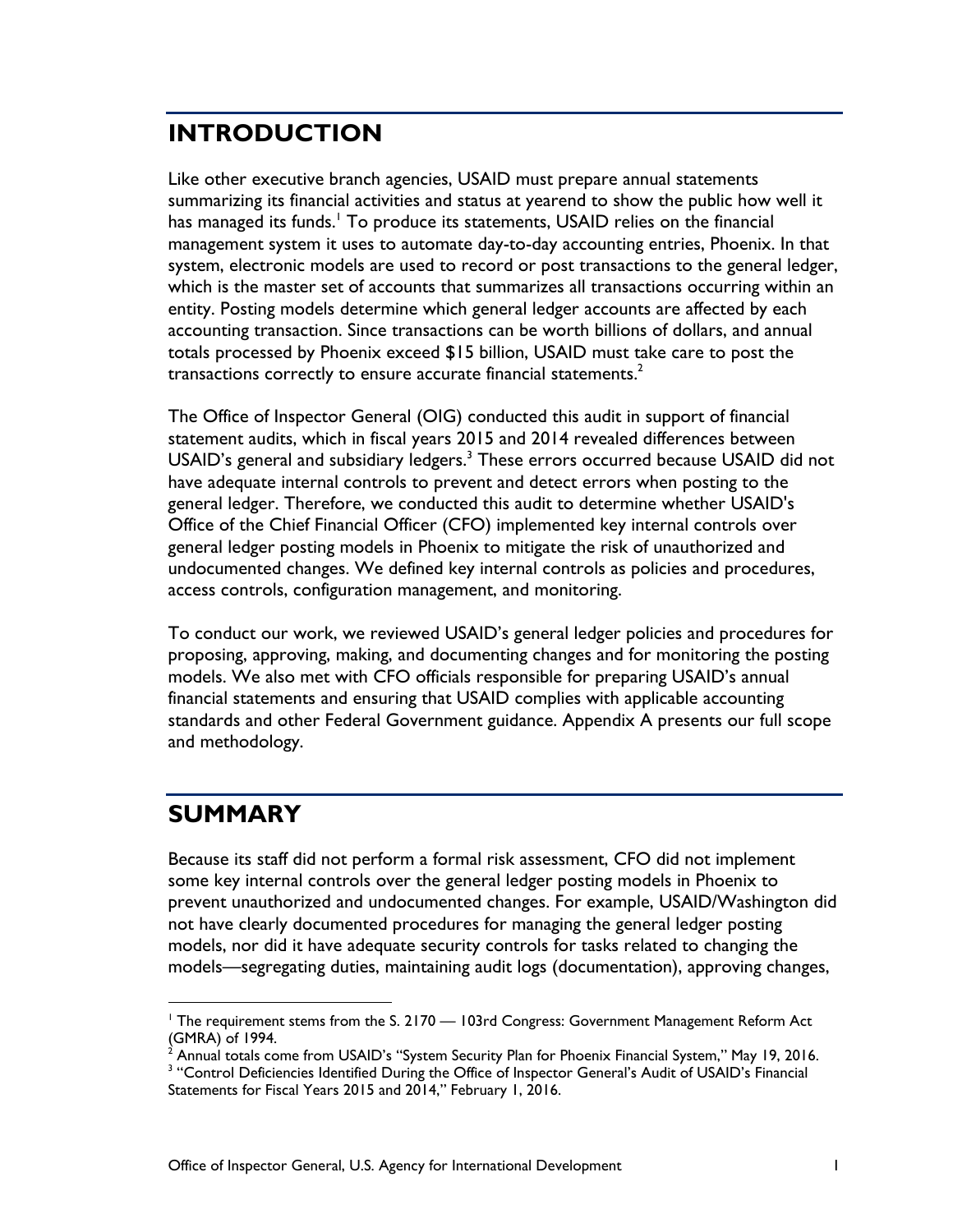and monitoring their implementation. $^4$  As a result, USAID is at risk of having errors in the models and, thus, in its financial statements.

We are making two recommendations to help USAID improve internal controls over its general ledger posting models.

### **BACKGROUND**

The U.S. Department of the Treasury provides guidance—the U.S. Standard General Ledger<sup>5</sup>—to standardize accounting throughout the U.S. Government. The guidance includes a uniform chart of accounts, account descriptions, and technical guidance for posting transactions. Agencies set up a chart of accounts and posting models in their particular financial management systems and update the models as needed to comply with revisions to accounting standards and other Federal Government guidance.

The following provide guidance on implementing key internal controls over general ledger posting models:

- The National Institute of Standards and Technology's (NIST) Special Publication 800-53, Rev. 4. The document states: "NIST is responsible for developing information security standards and guidelines, including minimum requirements for federal information systems."
- Best practices in the U.S. Government Accountability Office's (GAO) Federal Information System Controls Audit Manual (FISCAM).<sup>6</sup> This manual focuses on evaluating the effectiveness of internal controls for information systems, including general and application controls.
- responsibility for internal control in Federal agencies.<sup>7</sup> The Office of Management and Budget (OMB) Circular A-123, "Management's Responsibility for Internal Control." This circular defines management's
- Public Law 104–208, "Federal Financial Management Improvement Act of 1996" (FFMIA). This law requires annual financial statement audits and aims to provide consistency in accounting by an agency from one fiscal year to the next, and uniform accounting standards throughout the Federal Government.

1

<sup>&</sup>lt;sup>4</sup> Adequate security is defined in the National Institute of Standards and Technology (NIST) Special Publication (SP) 800-53 Revision 4, "Security and Privacy Controls for Federal Information Systems and Organizations," as security commensurate with risk resulting from the unauthorized access, use, disclosure, disruption, modification, or destruction of information.<br><sup>5</sup> Treasury Financial Manual, Section III. "U.S. Government Standard

<sup>&</sup>lt;sup>5</sup> Treasury Financial Manual, Section III, "U.S. Government Standard General Ledger Account Transactions."

6 GAO-09-232G, February 2009.

<sup>&</sup>lt;sup>7</sup> OMB updated Circular A-123 in memo M-16-17 on July 15, 2016. The update added requirements. Since this update was issued during fieldwork, the auditors relied on the internal control requirements in the December 2004 version.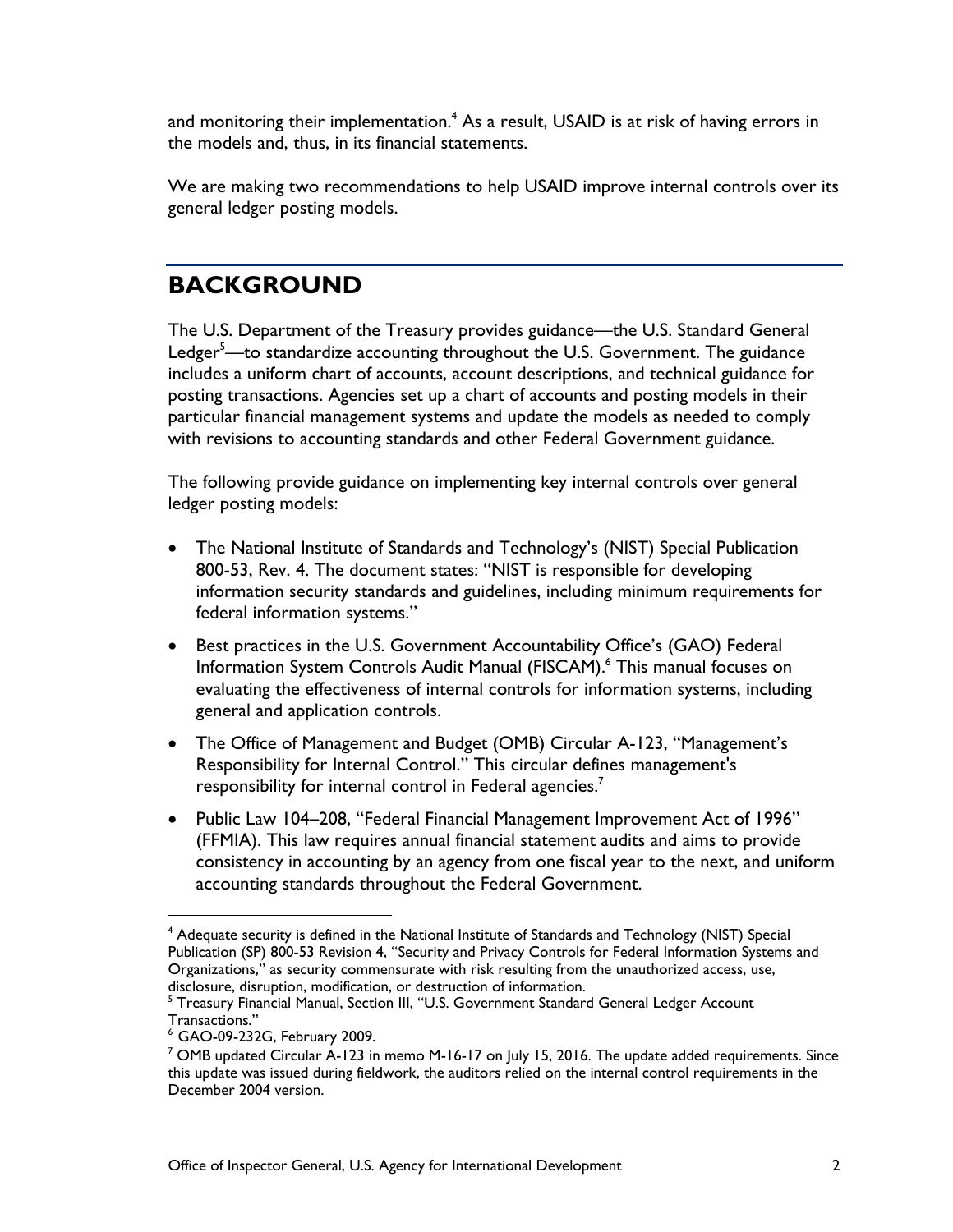Public Law 97-255, "Federal Managers' Financial Integrity Act of 1982" (FMFIA). This law requires an annual Statement of Assurance on whether the agency has met internal control requirements such as effectiveness and efficiency of operations and reliability of financial reporting.

### **KEY CONTROLS FOR GENERAL LEDGER POSTING MODELS WERE LACKING BECAUSE THEY DID NOT STEM FROM A RISK ASSESSMENT**

Because it did not perform a formal risk assessment to find out where controls were most needed, USAID did not implement adequate key internal controls over general ledger posting models to mitigate the risk of unauthorized and undocumented changes. The general ledger posting model procedures omitted important details, controls to separate duties were inadequate, and monitoring and audit logs were not enabled to track posting model changes.

#### **CFO OFFICIALS DID NOT CONDUCT A RISK ASSESSMENT**

OMB Circular A-123 states:

 $\overline{a}$ 

Federal managers must carefully consider the appropriate balance between controls and risk in their programs and operations. Managers should define the control environment (e.g., programs, operations, or financial reporting) and then perform risk assessments to identify the most significant areas within that environment in which to place or enhance internal control. The risk assessment is a critical step in the process to determine the extent of controls. Once significant areas have been identified, control activities should be implemented.

Contrary to the circular and the requirement to clearly document significant events, $8$ USAID did not perform a formal written risk assessment. Therefore, USAID staff could not demonstrate that they identified which internal controls were needed to ensure accurate and complete transaction posting. CFO staff did not conduct a formal written risk assessment because they said the consideration of risk is an inherent part of preparing procedures for posting financial transactions.

<sup>&</sup>lt;sup>8</sup> GAO's "Standards for Internal Control in the Federal Government," section 10.03, "Design of Appropriate Types of Control Activities," September 2014.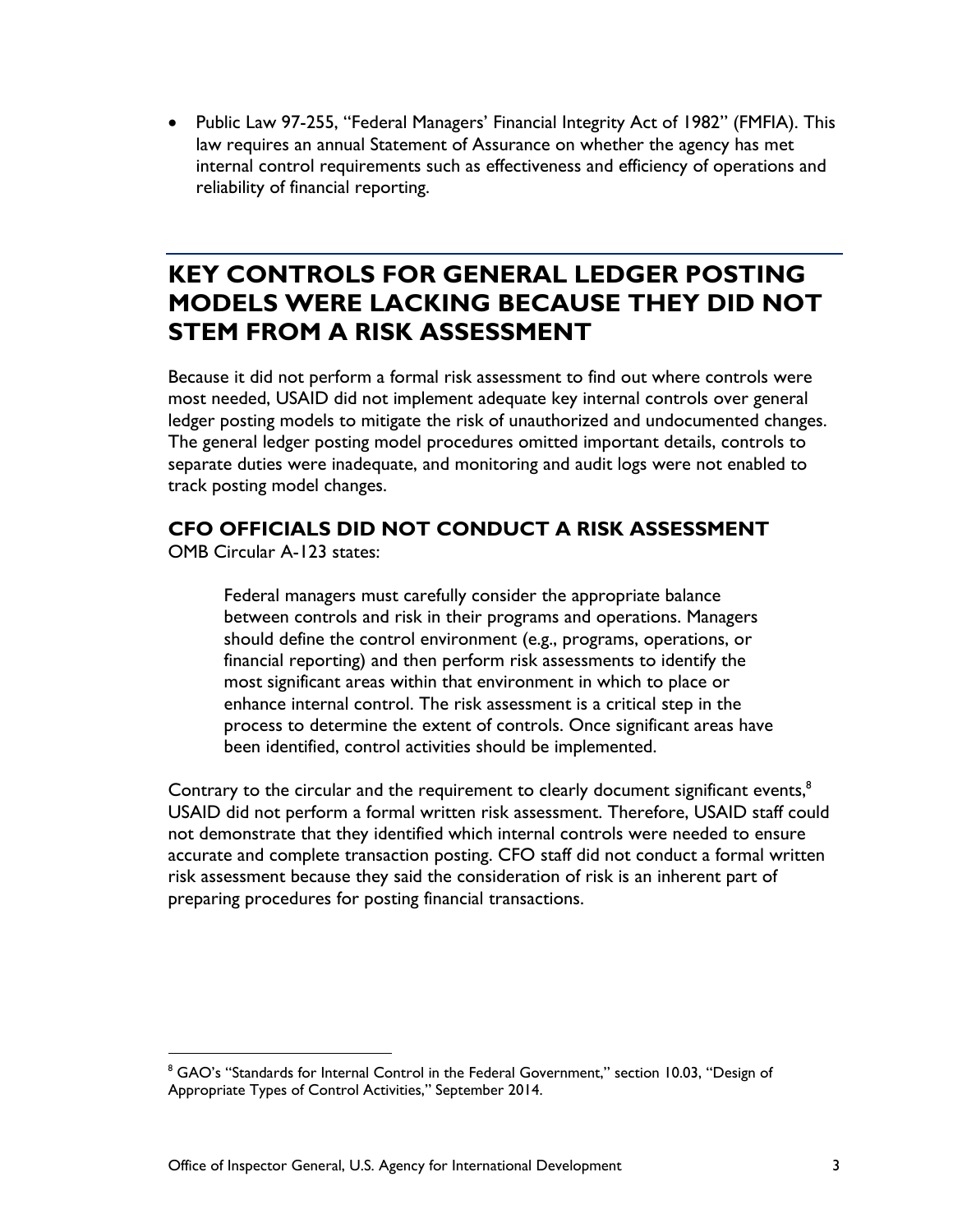#### **PROCEDURES FOR POSTING MODELS WERE INCOMPLETE**

As a best practice, FISCAM encourages agencies to develop policies and procedures for maintaining data.<sup>9</sup> Written procedures should specify data quality criteria, approval requirements, and supporting documents for changes to data that affect the general ledger,<sup>10</sup> including the general ledger posting models that generate the data. FISCAM also states that the data maintenance process should include a "formal create/change request from the requestor and approval from the data owner."

However, the "General Ledger (GL) Posting Model Procedures" that CFO issued on September 30, 2015, in response to a finding by the fiscal year 2015/2014 financial statement auditors does not:

- Specify who is responsible for identifying and recommending changes to the general ledger posting models.
- Describe how to request a change, including a description of what is considered a valid or justified change.
- Specify a record-keeping process for recommended changes.
- Address documentation of approved changes to general ledger posting models before they are put into effect.
- Detail each step in the process. For example, one procedure states, "[A]ny changes that are applicable and necessary are identified and recommended to [the general ledger] Team Lead or … [CFO division] Chief for . . . approval." However, it was not clear what the general ledger team leader or chief should review before granting approval.
- Require the data owner to formally approve and document approval for changes to the posting models.

Inadequate procedures present the following risks:

- If procedures do not contain adequate controls, changes to the general ledger may be made without proper review and approval, increasing the risk of errors and making it more difficult for USAID to comply with FFMIA, which requires Federal financial managers to ensure that their systems provide accurate and reliable financial management information.
- If procedures are unclear or incomplete, staff—especially new employees—may not be able to apply them or keep the posting models up-to-date, resulting in delays and risks to the integrity of the financial data.

 $\overline{a}$ 

<sup>&</sup>lt;sup>9</sup> Section BP-4.4.1.

 $10$  These data are known as master data, which FISCAM defines as information that "provides the basis for ongoing business activities such as the organizational structure, general ledger account structure, and vendor or employee information."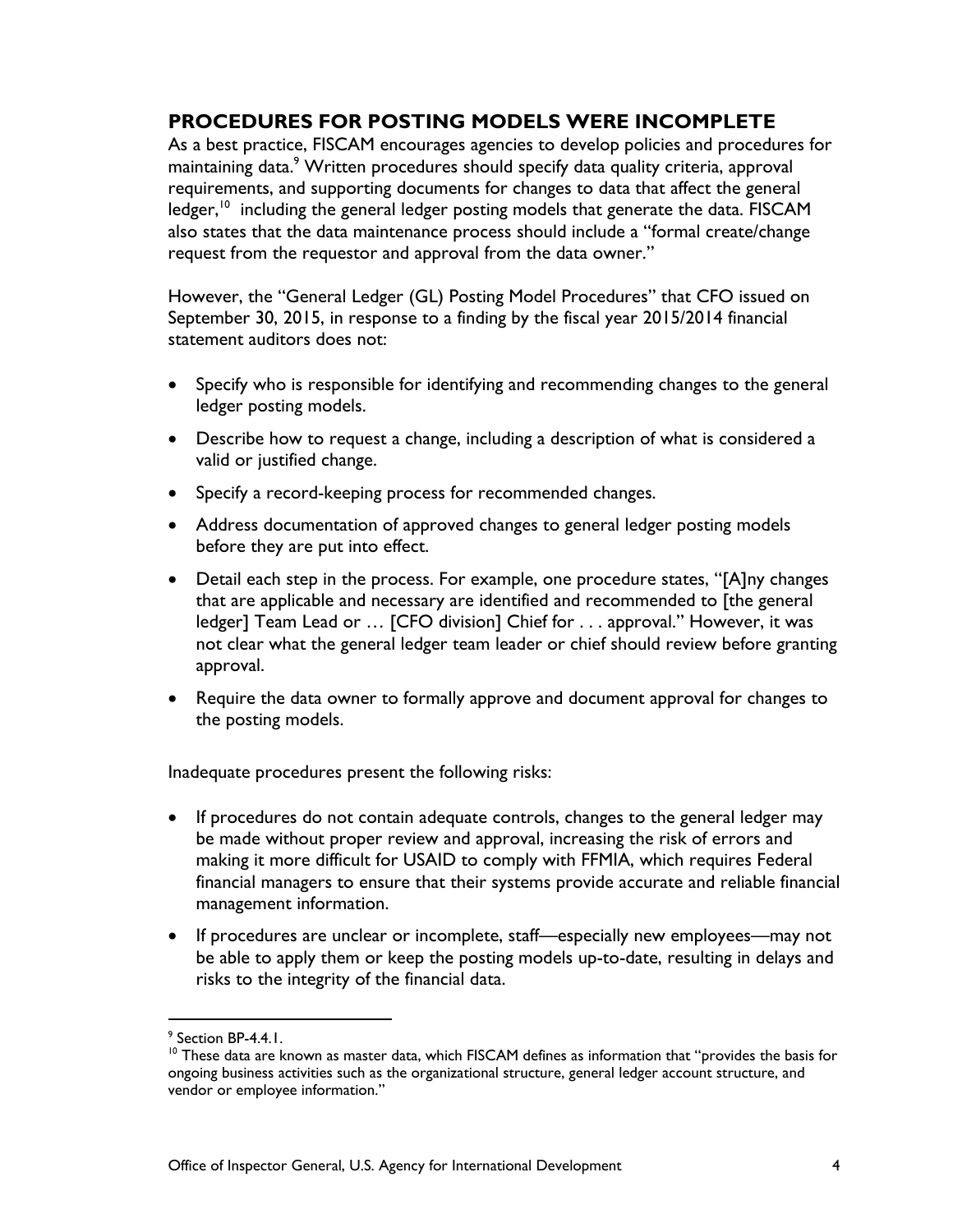Further, because the procedures did not require the data owner to formally approve and document changes before the changes were implemented, the Agency heightened the risk of errors to the data, since not approving changes may increase the need for adjusting entries and overriding error codes.

#### **CONTROLS TO SEPARATE DUTIES FOR POSTING TRANSACTIONS WERE INADEQUATE**

To reduce the risk of abuse of authorized privileges, NIST and FISCAM state that organizations need to separate employees' duties, document the separated duties, and limit information system access so that it reflects that separation.<sup>11</sup> Segregation of duties involves more staff in a process to reduce the risk that errors could be undetected.

However, USAID did not have adequate segregation of duties for proposing, approving, making, and reviewing changes to the general ledger posting models. Specifically, the general ledger team leader could perform all steps in the process as presented in the CFO's "General Ledger (GL) Posting Model Procedures."

A contributing factor to the lack of segregation was that USAID's "Washington Phoenix User Roles as of 9/14/15" did not identify conflicting roles for the general ledger table administrator. The table administrator was the only one who could make changes to the posting models. The general ledger team leader and another team member held both the general ledger table administrator and general ledger accounting supervisor roles in Phoenix. By also holding the general ledger accounting supervisor role, they could also process vouchers to (1) adjust the general ledger, (2) reclassify expenditures, and (3) cancel uncollectable debts. Thus, an individual with both the table administrator and supervisor roles could theoretically post transactions and also change the accounts they are posted to, increasing the risk of undetected errors and manipulation.

Even without intentional wrongdoing, this lack of segregation increased the risk of undetected errors. In making changes to posting models, the general ledger table administrators were permitted to override error codes, one of which states: "Changing the account classification may cause existing general ledger account entries to no longer be self-balancing [i.e., accurate]." USAID records showed that one user had overridden that code 49 times, 126 times, and 106 times during fiscal years 2014, 2015, and 2016, respectively; another user had overridden it 6 times in fiscal year  $2016$ <sup>12</sup>

USAID officials said they have no log of what errors may have been caused by overriding the warning. They said that if a change to a general ledger account was made incorrectly, the mistake would become apparent later, for example during the reconciliation between the general ledger and the subsidiary ledger.

 $\overline{a}$ 

<sup>11</sup> NIST SP 800-53 (Revision 4), Control AC-5 Separation of Duties; Federal Information System Controls Audit Manual (FISCAM), GAO-09-232G, February 2009.

<sup>&</sup>lt;sup>12</sup> We reviewed override records for fiscal years 2014, 2015, and 2016.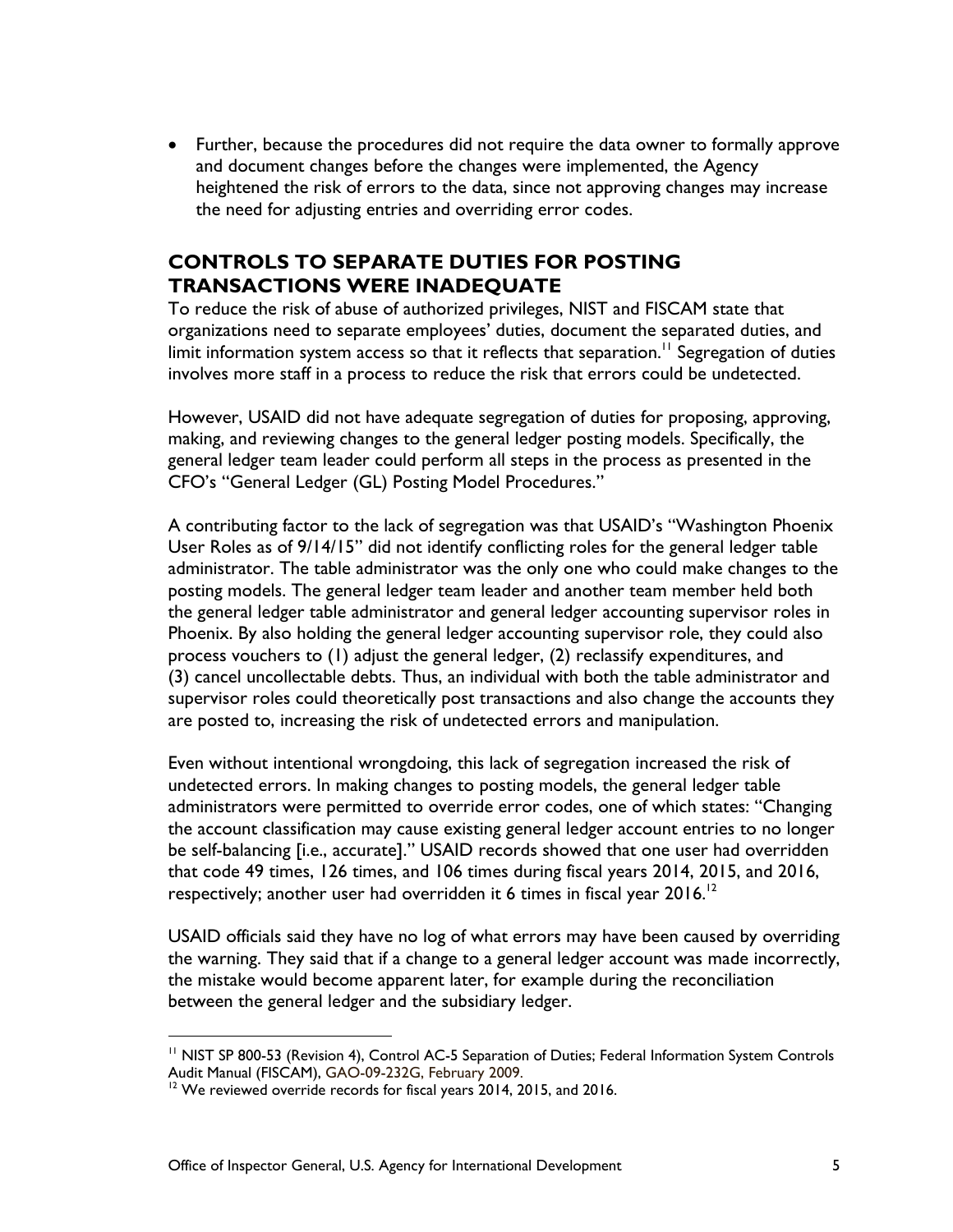If the CFO does not allocate resources to implement adequate segregation of duties, it must implement compensating controls to mitigate the associated risks. Such controls include periodic independent reviews, system activity logs, or automated records of posting model changes.

#### **LOGS WERE NOT ENABLED TO TRACK POSTING MODEL CHANGES**

document their outcome; and identify any individuals associated with them.<sup>14</sup> When duties are not segregated, FISCAM advocates that agencies implement compensating controls.<sup>13</sup> Among the controls that meet NIST requirements are records to categorize events (entries or transactions); tell when, where, and why they occurred;

USAID did not turn on the Phoenix logs to track general ledger posting model changes or who made them. Moreover, even if CFO had turned on the logs, it lacked a formal process for monitoring the logs or other documentation of changes. Even though the general ledger team leader began using a manual verification log in fiscal year 2016, he was documenting and reviewing his own work. By not monitoring general ledger posting models and user activity, the Agency increases the risk of not detecting and correcting errors.

# **CONCLUSION**

OMB guidance calls for Federal managers to carefully consider the relevant risks and implement internal controls in all of their programs and operations. While CFO staff said that they consider risks while they are preparing procedures, they lacked a thorough and documented assessment of the risks associated with the general ledger posting models. Until USAID considers all the risks and implements adequate internal controls as outlined in this report, it lacks reasonable assurance that it is preventing and detecting errors in the general ledger posting models, complicating its ability to comply with applicable Federal requirements.

### **RECOMMENDATIONS**

 $\overline{a}$ 

We recommend that USAID's chief financial officer take the following actions:

1. Perform a written risk assessment of its general ledger posting model process, as required by Office of Management and Budget Circular A-123. The risk assessment

 $13$  FISCAM Application Security (AS) control, AS-4, "Segregate user access to conflicting transactions and activities and monitor segregation," February 2009.

<sup>&</sup>lt;sup>14</sup> NIST SP 800-53, Control AU-3, "Content of Audit Records," April 2013.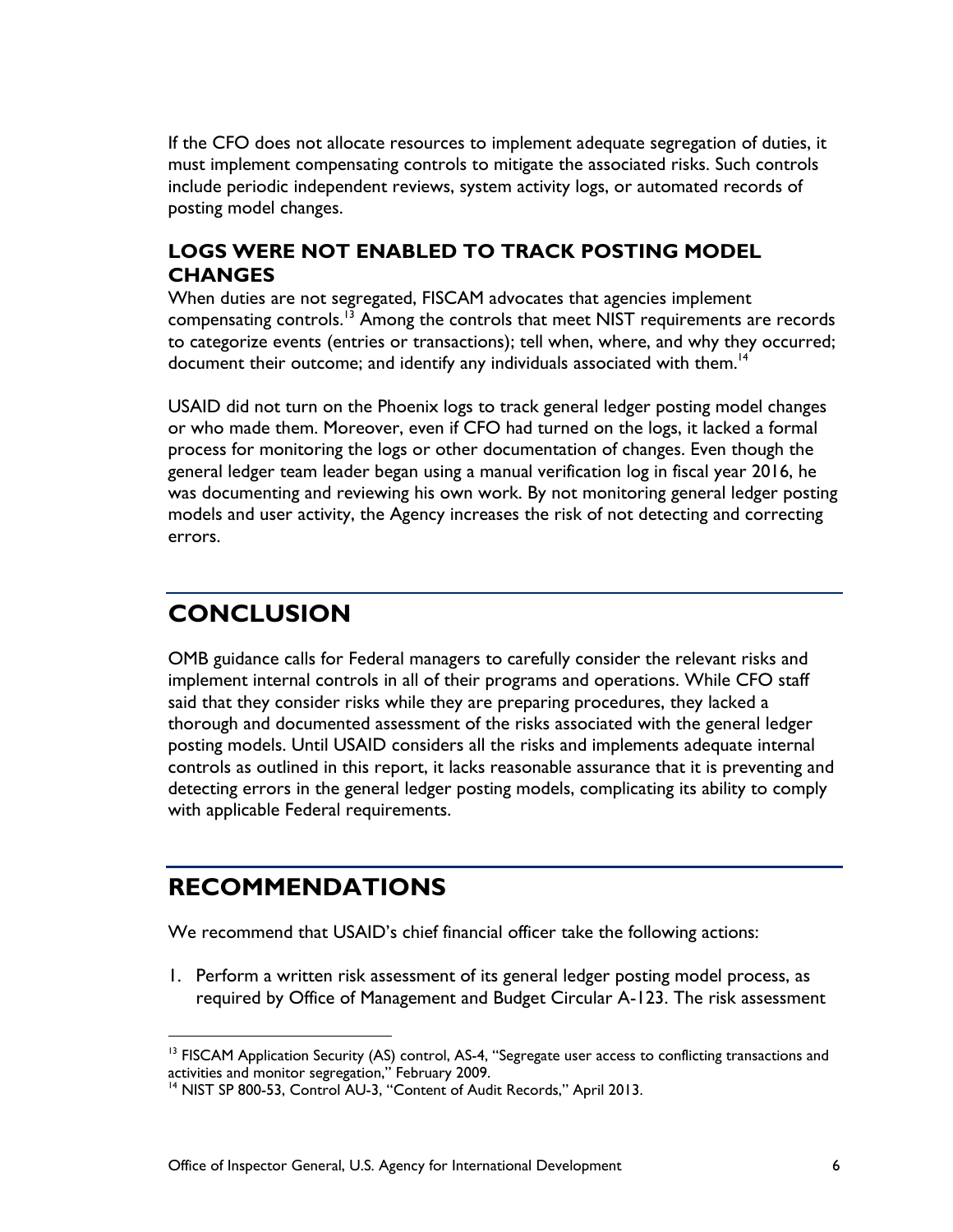should include cost-benefit considerations and a plan to implement compensating or appropriate internal controls to prevent and detect errors. The risk assessment should address:

- Segregation of duties.
- Data owner approval of changes to the general ledger posting models.
- Records of all steps in procedures.
- Use of activity or transaction logs for monitoring.

The risk assessment should also document the acceptance of all risks that will not be mitigated.

2. Update and implement USAID's general ledger posting model procedures, after taking final corrective action on recommendation 1, to include explicit roles and responsibilities and a step-by-step process for updating the posting models.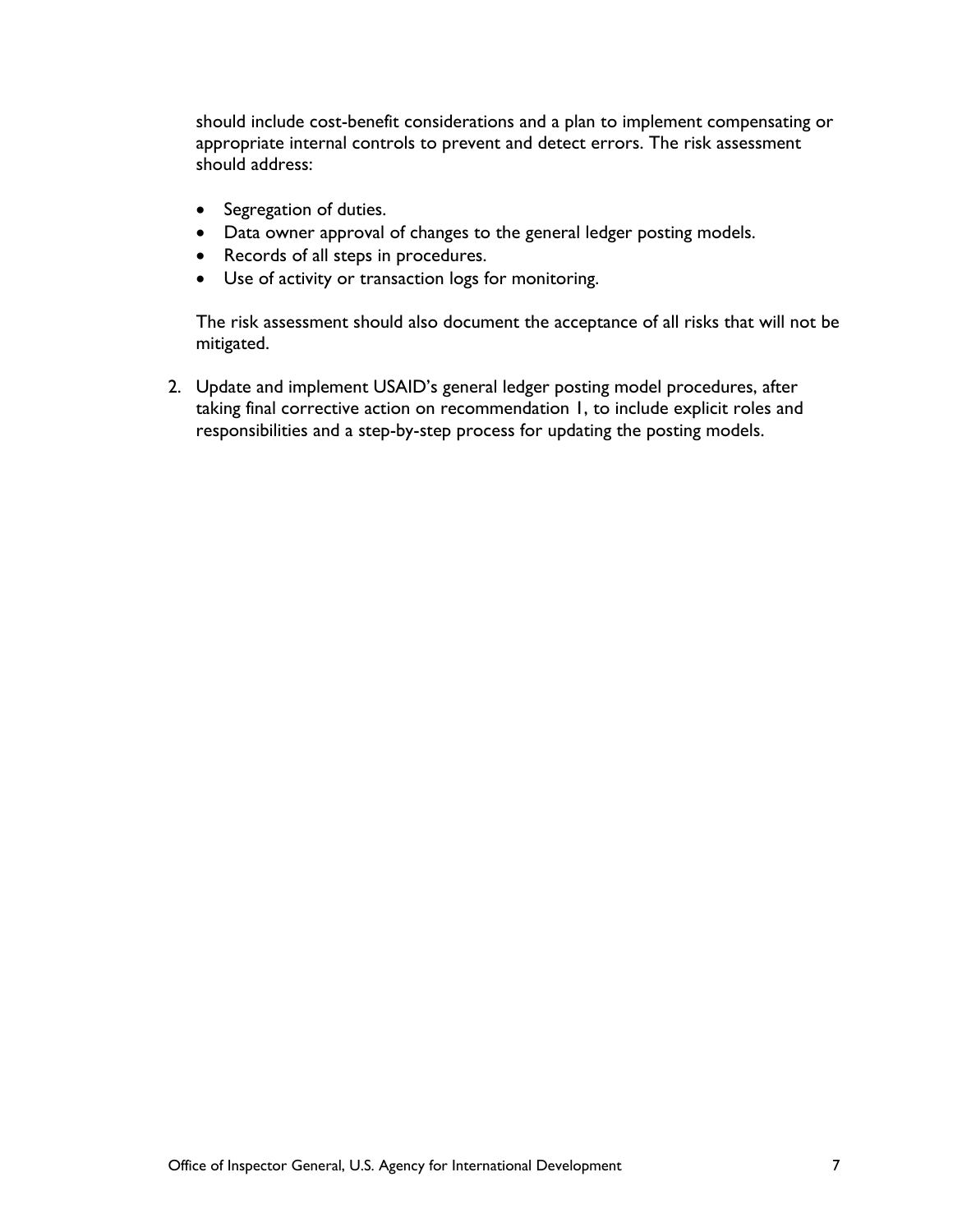# **OIG RESPONSE TO AGENCY COMMENTS**

We provided USAID officials with our draft report on September 7, 2017, and on October 6, 2017, we received management's response, which is included in appendix B. The Agency accepted both of our recommendations and provided corrective action plans, including target completion dates. We acknowledge the Agency's management decisions on both recommendations and consider both of them resolved but open pending completion of planned activities.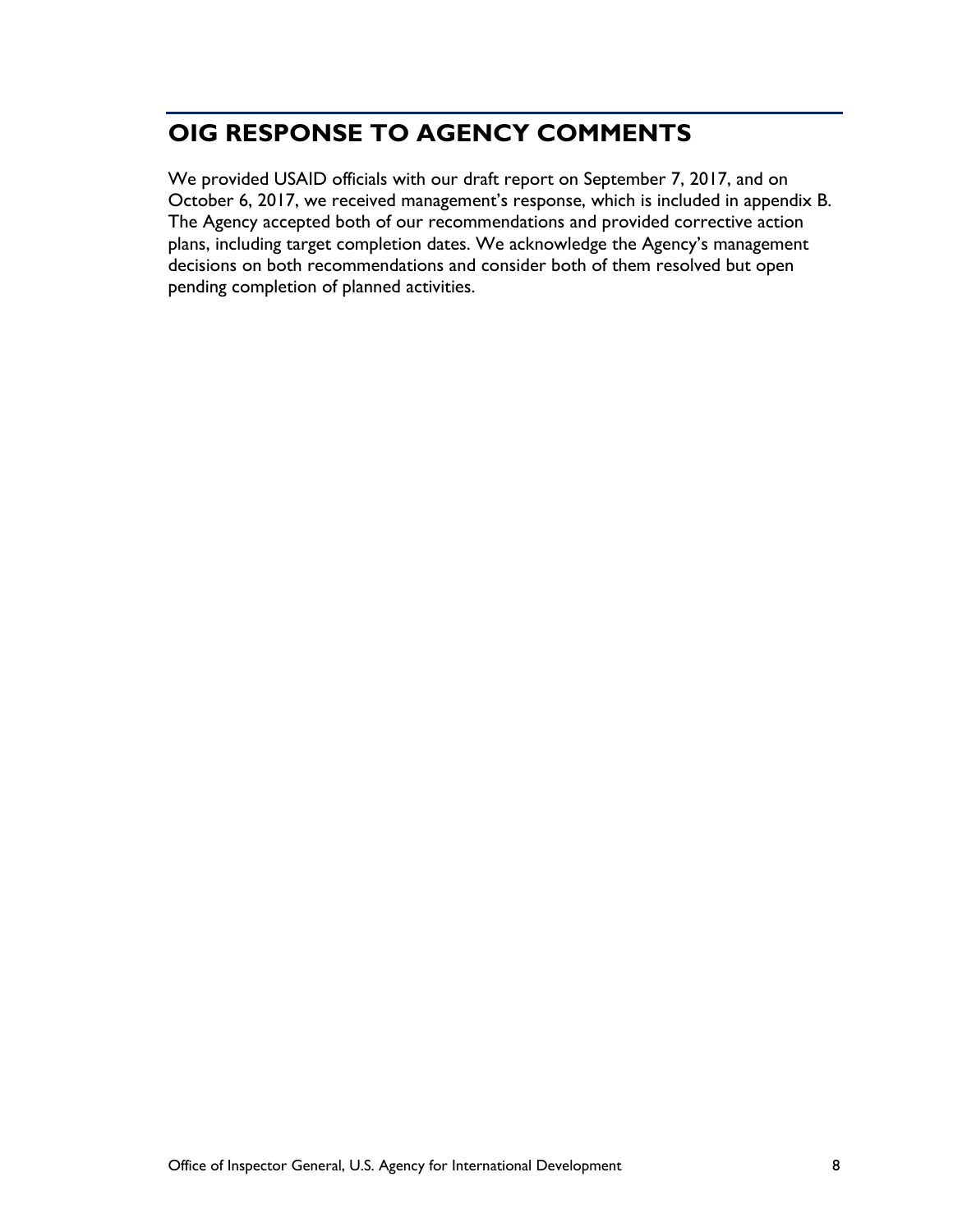# **APPENDIX A. SCOPE AND METHODOLOGY**

The audit scope covered the Office of the Chief Financial Officer's controls over the general ledger posting models in Phoenix. We conducted our work at USAID's headquarters in Washington, DC, from March 25, 2016, through September 7, 2017, in accordance with generally accepted government auditing standards. Those standards require that we plan and perform the audit to obtain sufficient, appropriate evidence to provide a reasonable basis for our findings and conclusions based on our audit objectives. We believe that the evidence obtained provides a reasonable basis for our findings and conclusions based on our audit objectives.

We reviewed USAID's policies and procedures for its general ledger posting models to determine whether there were requirements and internal controls for approving changes to the models, monitoring those changes, and documenting those activities.

We interviewed CFO officials in Washington, DC, including the chief financial officer, deputy chief financial officer, and staff in the Central Accounting and Reporting Division and Financial Systems Divisions. We also interviewed staff from the Office of the Chief Information Officer. We assessed access controls for all of USAID's system administrators with permissions to change general ledger posting models. We evaluated the appropriateness of the number of those administrators and whether any other staff or departed administrators still had access to change the posting models in Phoenix.

The computer-processed data used in this report were independently extracted by an OIG information technology specialist. To assess the reliability of Phoenix user access roles and the data on overriding error codes, we reviewed his methodology and inquired about the accuracy of the data. The specialist compared information retrieved from existing Phoenix reports with information he pulled directly from the Phoenix database and concluded that creating specific queries tailored to the audit team's needs provided more accurate information than relying on the existing Phoenix reports. Also, we discussed the information with USAID officials. We determined that the data were sufficiently reliable for the purposes of this report.

We reviewed USAID's "Application Operation and Maintenance Configuration Management Plan" to determine if requirements were applicable to general ledger posting model changes and, if applicable, whether the staff were in compliance. We reviewed the process for monitoring general ledger posting models. Also, we verified whether audit and transaction logs were enabled, maintained, and reviewed in Phoenix for fiscal year 2016.

We assessed the aforementioned controls using the following criteria:

 National Institute of Standards and Technology (NIST) Special Publication (SP) 800- 53, Revision 4, "Security and Privacy Controls for Federal Information Systems and Organizations," April 2013.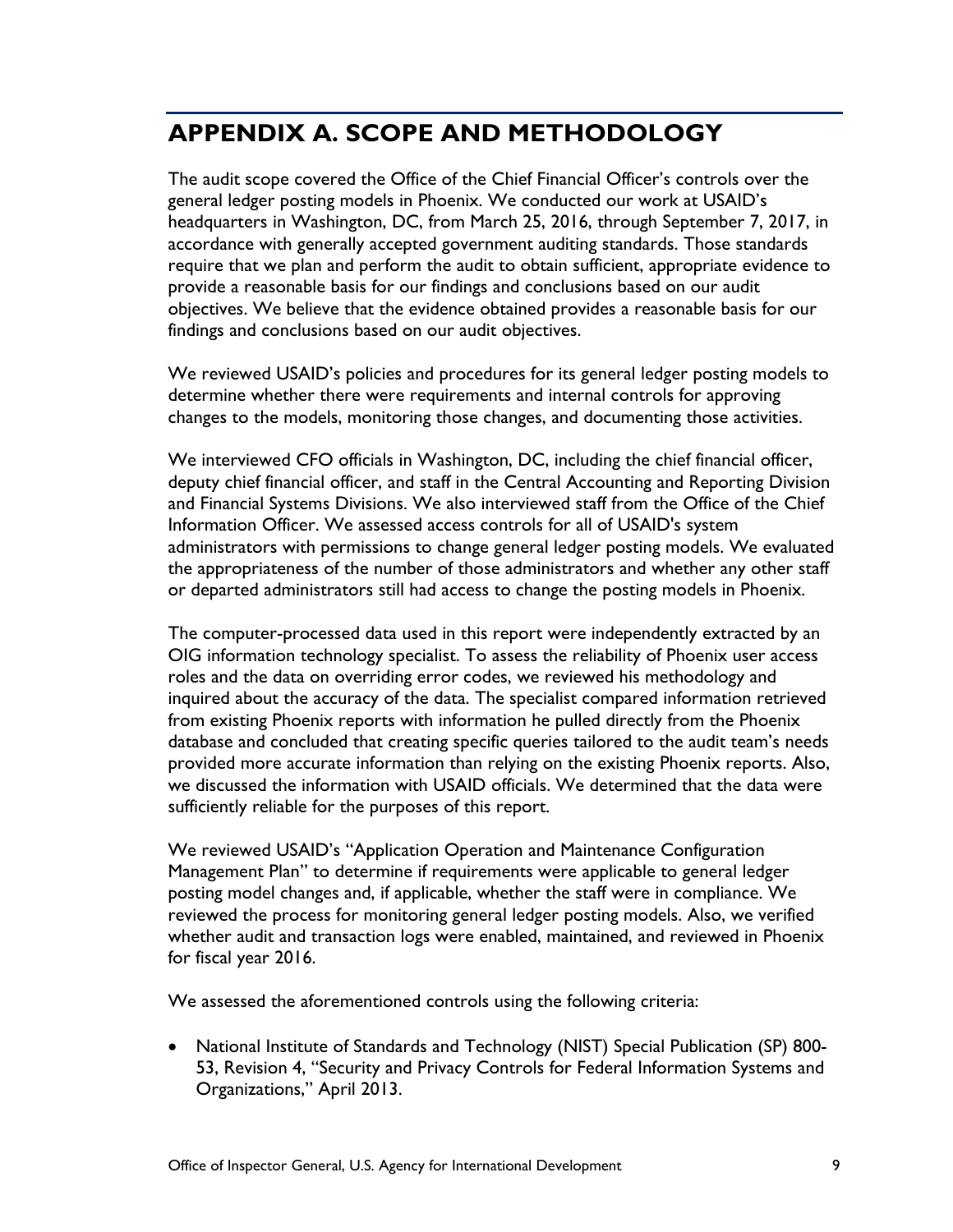- Public Law 104–208, "Federal Financial Management Improvement Act of 1996" (FFMIA), September 1996.
- Office of Management and Budget (OMB), M-13-23, Appendix D to Circular A-123, "Compliance with the Federal Financial Management Improvement Act of 1996," September 2013.
- Public Law 97-255, "Federal Managers' Financial Integrity Act of 1982," September 1982.
- Office of Management and Budget, OMB Circular A-123, "Management's Responsibility for Internal Control," December 2004.<sup>15</sup>
- U.S. Government Accountability Office, FISCAM, GAO-09-232G, February 2009.

 $\overline{a}$ 

<sup>&</sup>lt;sup>15</sup> OMB updated Circular A-123 in memo M-16-17 on July 15, 2016. This update added requirements for agencies to implement Enterprise Risk Management capabilities. Since this update was issued during fieldwork, the auditors relied on the internal control requirements in the December 2004 version.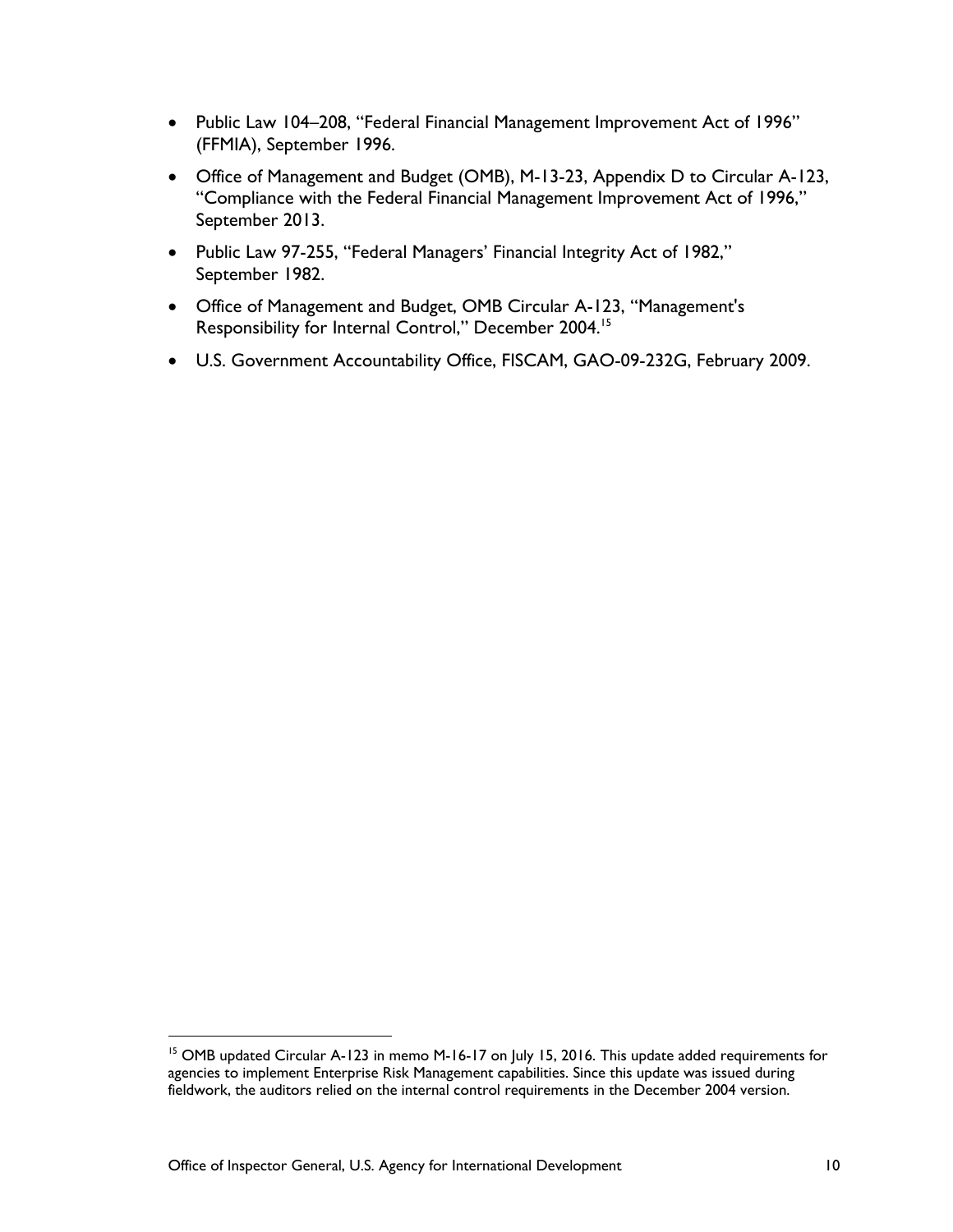# **APPENDIX B. AGENCY COMMENTS**



**Chief Financial Officer** 

September 22, 2017

#### **MEMORANDUM**

**TO:** Tom Yatsco, Assistant Inspector General for Audit

**FROM:** Reginald W. Mitchell /s/

**SUBJECT:** Management Response to Draft Report on USAID's Model for Posting Financial Transactions Lacked Key Internal Controls (A-000-17-00X-P)

Thank you for the opportunity to respond to the draft audit report. The Office of the Chief Financial Officer has reached a management decision for the following two recommendations:

**Recommendation 1:** We recommend that USAID's Chief Financial Officer perform a written risk assessment of its general ledger posting model process, as required by Office of Management and Budget Circular A-123. The risk assessment should include cost-benefit considerations and a plan to implement compensating or appropriate internal controls to prevent and detect errors. The risk assessment should address:

- Segregation of duties.
- Data owner approval of changes to the general ledger posting models.
- Records of all steps in procedures.
- Use of activity or transaction logs for monitoring.

The risk assessment should also document the acceptance of all risks that will not be mitigated.

**Management Decision:** USAID management accepts this recommendation and will conduct a written risk assessment of its general ledger posting model maintenance procedures. USAID management believes that the risks identified by the OIG have been mitigated in M/CFO/CAR's procedure updates during FY 2017 and that the risk assessment will provide the OIG these assurances.

**Target Completion Date**: January 31, 2018.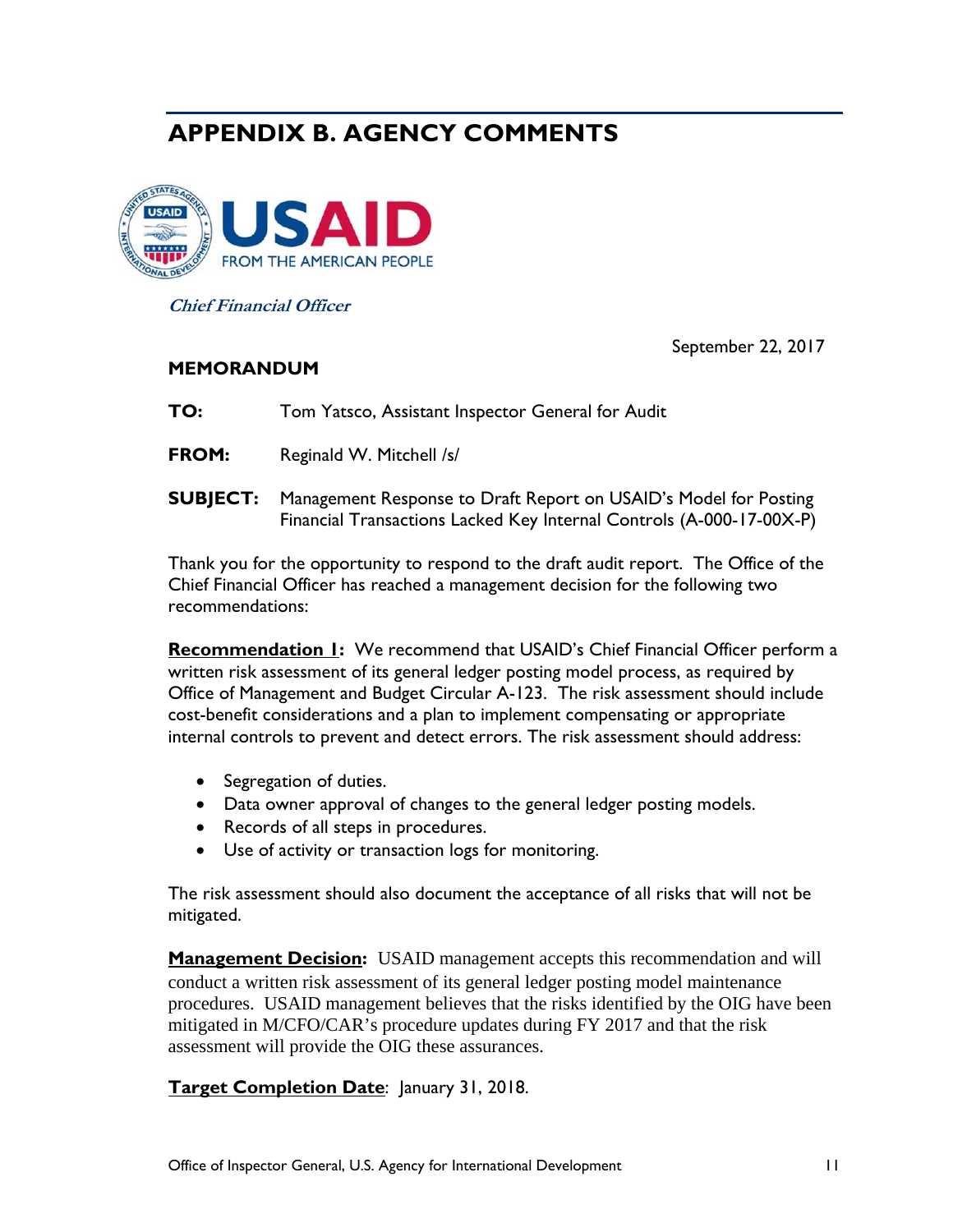**Recommendation 2:** We recommend that USAID's Chief Financial Officer update and implement USAID's general ledger posting model procedures, after taking final corrective action on recommendation 1, to include explicit roles and responsibilities and a step-by-step process for updating the posting models.

**Management Decision:** USAID management accepts this recommendation and will take corrective action if the risk assessment identifies areas for improvement in M/CFO/CAR's posting model maintenance procedures.

**Target Completion Date**: April 30, 2018.